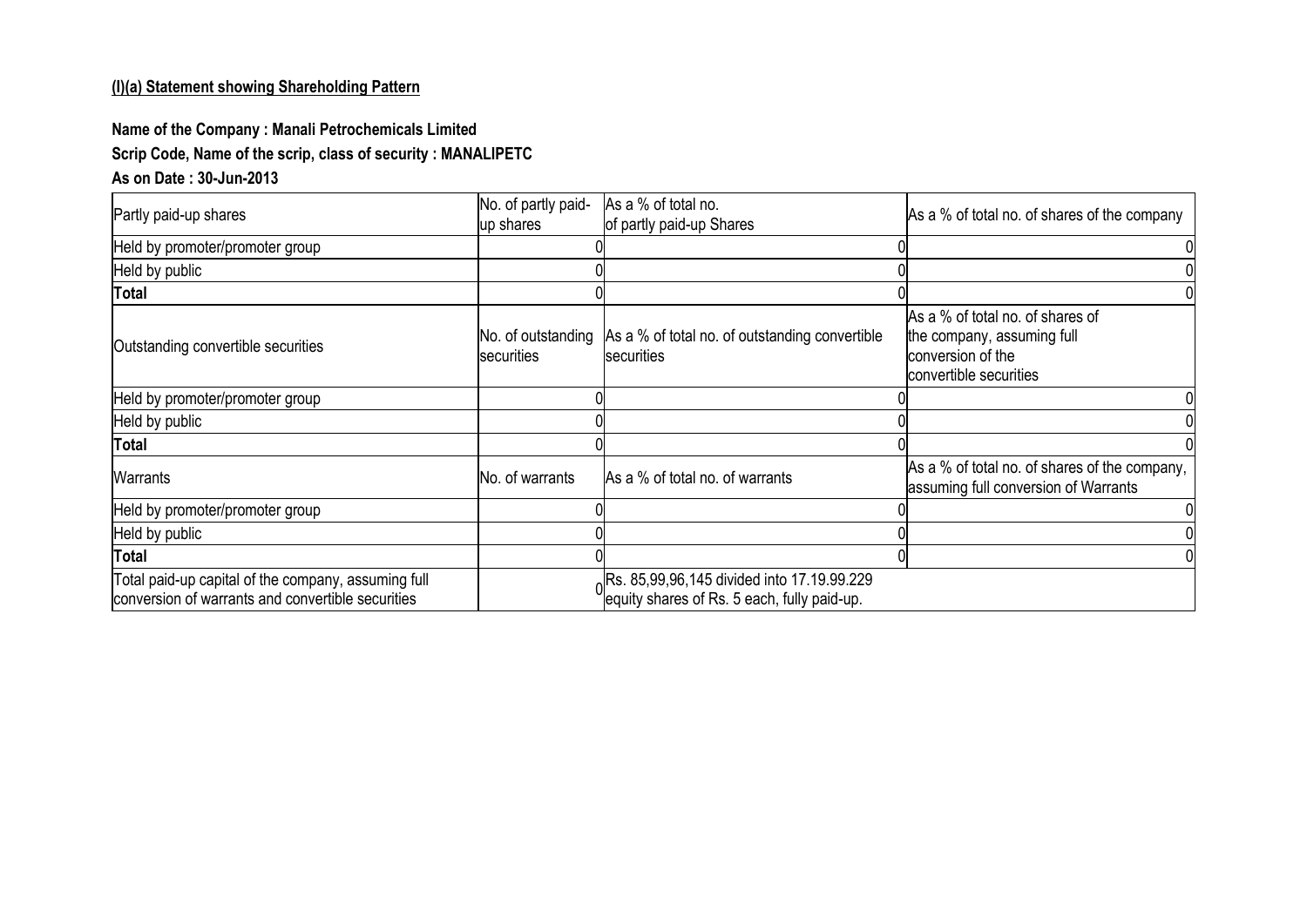## **(I)(a) Statement showing Shareholding Pattern**

| Sr.              | <b>Category of</b><br>shareholder                                                   | Number of<br>shareholders | <b>Total number</b> | Number of shares held<br>in dematerialized form |                                         | Total shareholding as a percentage<br>of total number of shares | <b>Shares Pledged or otherwise</b><br>encumbered |                                                        |  |  |
|------------------|-------------------------------------------------------------------------------------|---------------------------|---------------------|-------------------------------------------------|-----------------------------------------|-----------------------------------------------------------------|--------------------------------------------------|--------------------------------------------------------|--|--|
| no.<br>$($ l $)$ | (II)                                                                                | (III)                     | of shares<br>(IV)   | (V)                                             | As a percentage<br>of $(A+B)^1$<br>(VI) | As a percentage<br>of $(A+B+C)$<br>(VII)                        | Number of<br>shares<br>(VIII)                    | As a<br>percentage<br>$(IX) = (VIII) / (IV)$<br>$*100$ |  |  |
| (A)              | Promoter and Promoter Group <sup>2</sup>                                            |                           |                     |                                                 |                                         |                                                                 |                                                  |                                                        |  |  |
| (1)              | Indian                                                                              |                           |                     |                                                 |                                         |                                                                 |                                                  |                                                        |  |  |
| (a)              | Individuals/Hindu Undivided Family                                                  | 0                         | 0                   | 0                                               | 0.00                                    | 0.00                                                            | N                                                | 0                                                      |  |  |
| (b)              | Central Government/State<br>Government(s)                                           |                           | U                   |                                                 | 0.00                                    | 0.00                                                            |                                                  | $\overline{0}$                                         |  |  |
| (c)              | <b>Bodies Corporate</b>                                                             |                           | 65856053            | 65856053                                        | 38.29                                   | 38.29                                                           | 4425000                                          | 6.72                                                   |  |  |
| (d)              | Financial Institutions/Banks                                                        |                           | 11212500            | 11212500                                        | 6.52                                    | 6.52                                                            |                                                  | 0.00                                                   |  |  |
| (e)              | Any Other (Total)                                                                   |                           | 12250               | 12250                                           | 0.01                                    | 0.01                                                            |                                                  | 0.00                                                   |  |  |
|                  | (e1) Directors and their relatives                                                  |                           | 12250               | 12250                                           | 0.01                                    | 0.01                                                            |                                                  | 0.00                                                   |  |  |
|                  | Sub-Total (A)(1)                                                                    |                           | 77080803            | 77080803                                        | 44.81                                   | 44.81                                                           | 4425000                                          | 5.74                                                   |  |  |
| (2)              | Foreign                                                                             |                           |                     |                                                 |                                         |                                                                 |                                                  |                                                        |  |  |
| (a)              | Individuals (Non-Resident<br>Individuals/Foreign Individuals)                       | <sup>0</sup>              | 0                   | N                                               | 0.00                                    | 0.00                                                            | N                                                | 0.00                                                   |  |  |
| (b)              | <b>Bodies Corporate</b>                                                             | $\Omega$                  | Ŋ                   |                                                 | 0.00                                    | 0.00                                                            |                                                  | 0.00                                                   |  |  |
| (c)              | Institutions                                                                        | 0                         | 0                   |                                                 | 0.00                                    | 0.00                                                            |                                                  | 0.00                                                   |  |  |
| (d)              | Qualified Foreign Investor                                                          | $\mathbf{0}$              | 0                   |                                                 | 0.00                                    | 0.00                                                            |                                                  | 0.00                                                   |  |  |
| (e)              | Any Other (Total)                                                                   | $\mathbf{0}$              | 0                   |                                                 | 0.00                                    | 0.00                                                            |                                                  | 0.00                                                   |  |  |
|                  | Sub-Total (A)(2)                                                                    | $\Omega$                  | 0                   |                                                 | 0.00                                    | 0.00                                                            |                                                  | 0.00                                                   |  |  |
|                  | <b>Total Shareholding of Promoter</b><br>and Promoter Group (A)=<br>$(A)(1)+(A)(2)$ |                           | 77080803            | 77080803                                        | 44.81                                   | 44.81                                                           | 4425000                                          | 5.74                                                   |  |  |
|                  |                                                                                     |                           |                     |                                                 |                                         |                                                                 |                                                  |                                                        |  |  |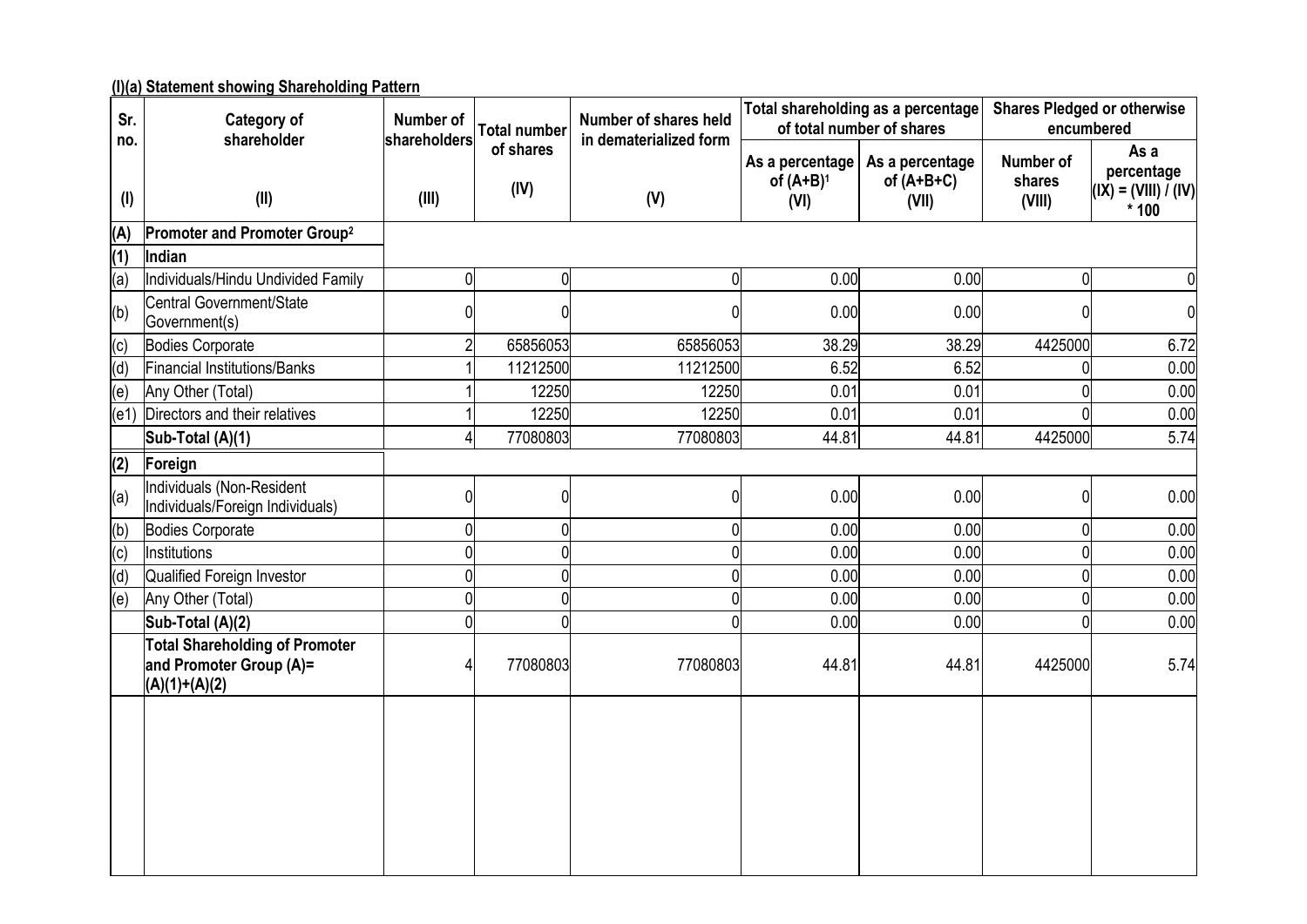| Sr.              | <b>Category of</b>                                                                           | Number of                                                       | <b>Total number</b> | Number of shares held         |                                 | Total shareholding as a percentage<br>of total number of shares | <b>Shares Pledged or otherwise</b><br>encumbered |           |                                              |      |
|------------------|----------------------------------------------------------------------------------------------|-----------------------------------------------------------------|---------------------|-------------------------------|---------------------------------|-----------------------------------------------------------------|--------------------------------------------------|-----------|----------------------------------------------|------|
| no.<br>$($ l $)$ | shareholder<br>(II)                                                                          | shareholders<br>(III)                                           | of shares<br>(IV)   | in dematerialized form<br>(V) | As a percentage<br>of $(A+B)^1$ | As a percentage<br>of $(A+B+C)$                                 | shares                                           | Number of | As a<br>percentage<br>$(IX) = (VIII) / (IV)$ |      |
|                  |                                                                                              |                                                                 |                     |                               | (VII)<br>(VI)                   |                                                                 | (VIII)                                           |           | $*100$                                       |      |
| (B)              | Public shareholding                                                                          |                                                                 |                     |                               |                                 |                                                                 |                                                  |           |                                              |      |
| (1)              | Institutions                                                                                 |                                                                 |                     |                               |                                 |                                                                 |                                                  |           |                                              |      |
| (a)              | Mutual Funds/UTI                                                                             |                                                                 |                     | 13                            | 185100                          | 17850                                                           | 0.11                                             | 0.11      | N.A.                                         | N.A. |
| (b)              | Financial Institutions/Banks                                                                 |                                                                 |                     | 15                            | 26325                           | 5025                                                            | 0.02                                             | 0.02      | N.A.                                         | N.A. |
| (c)              | Central Government/State Government(s)                                                       |                                                                 |                     | 0                             |                                 | 0                                                               | 0.00                                             | 0.00      | N.A.                                         | N.A. |
| (d)              | Venture Capital Funds                                                                        |                                                                 |                     | 0                             |                                 | 0                                                               | 0.00                                             | 0.00      | N.A.                                         | N.A. |
| (e)              | <b>Insurance Companies</b>                                                                   |                                                                 |                     | 0                             |                                 |                                                                 | 0.00                                             | 0.00      | N.A.                                         | N.A. |
| (f)              | Foreign Institutional Investors                                                              |                                                                 |                     |                               | 2260000                         | 2260000                                                         | 1.31                                             | 1.31      | N.A.                                         | N.A. |
| (g)              | Foreign Venture Capital Investors                                                            |                                                                 |                     |                               | 0                               | $\mathbf 0$                                                     | 0.00                                             | 0.00      | N.A.                                         | N.A. |
| (h)              | Qualified Foreign Investor                                                                   |                                                                 | 0                   |                               | 0                               | 0.00                                                            | 0.00                                             | N.A.      | N.A.                                         |      |
| (i)              | Any Other (Total)                                                                            |                                                                 | $\overline{0}$      |                               | O                               | 0.00                                                            | 0.00                                             | N.A.      | N.A.                                         |      |
|                  | Sub-Total (B)(1)                                                                             |                                                                 |                     | 29                            | 2471425                         | 2282875                                                         | 1.44                                             | 1.44      | N.A.                                         | N.A. |
| (2)              | Non-institutions                                                                             |                                                                 |                     |                               |                                 |                                                                 |                                                  |           |                                              |      |
| (a)              | <b>Bodies Corporate</b>                                                                      |                                                                 |                     | 1049                          | 10746566                        | 10510766                                                        | 6.25                                             | 6.25      | N.A.                                         | N.A. |
| (b)              | Individuals - i. Individual<br>Shareholders Holding Nominal Share Capital Up To >Rs. 1 Lakh. |                                                                 |                     | 131514                        | 59861720                        | 45957779                                                        | 34.80                                            | 34.80     | N.A.                                         | N.A. |
|                  | Capital In Excess Of Rs. 1 Lakh                                                              | Individuals - ii. Individual Shareholders Holding Nominal Share |                     | 250                           | 15900060                        | 15825150                                                        | 9.24                                             | 9.24      | N.A.                                         | N.A. |
| (c)              | Qualified Foreign Investor                                                                   |                                                                 |                     | N                             |                                 | $\Omega$                                                        | 0.00                                             | 0.00      | N.A.                                         | N.A. |
| (d)              | Any Other (Total)                                                                            |                                                                 |                     | 5577                          | 5938655                         | 4786491                                                         | 3.45                                             | 3.45      | N.A.                                         | N.A. |
| (d1)             | <b>Clearing Members</b>                                                                      |                                                                 |                     | 55                            | 64636                           | 64636                                                           | 0.04                                             | 0.04      | N.A.                                         | N.A. |
| (d2)             | <b>Hindu Undivided Families</b>                                                              |                                                                 |                     | 1339                          | 2810655                         | 2810491                                                         | 1.63                                             | 1.63      | N.A.                                         | N.A. |
| (d3)             | Non Resident Indians                                                                         |                                                                 |                     | 4178                          | 2975814                         | 1823814                                                         | 1.73                                             | 1.73      | N.A.                                         | N.A. |
| (d4)             | Overseas Corporate Bodies                                                                    |                                                                 |                     |                               | 85050                           | 85050                                                           | 0.05                                             | 0.05      | N.A.                                         | N.A. |
| (d5)             | Trusts                                                                                       |                                                                 |                     |                               | 2500                            | 2500                                                            | 0.00                                             | 0.00      | N.A.                                         | N.A. |
|                  | Sub-Total (B)(2)                                                                             |                                                                 |                     | 138390                        | 92447001                        | 77080186                                                        | 53.75                                            | 53.75     | N.A.                                         | N.A. |
|                  | Total Public Shareholding (B)= (B)(1)+(B)(2)                                                 |                                                                 |                     | 138419                        | 94918426                        | 79363061                                                        | 55.19                                            | 55.19     | N.A.                                         | N.A. |
|                  | TOTAL (A)+(B)                                                                                |                                                                 |                     | 138423                        | 171999229                       | 156443864                                                       | 100.00                                           | 100.00    | 4425000                                      | 2.57 |
|                  |                                                                                              |                                                                 |                     |                               |                                 |                                                                 |                                                  |           |                                              |      |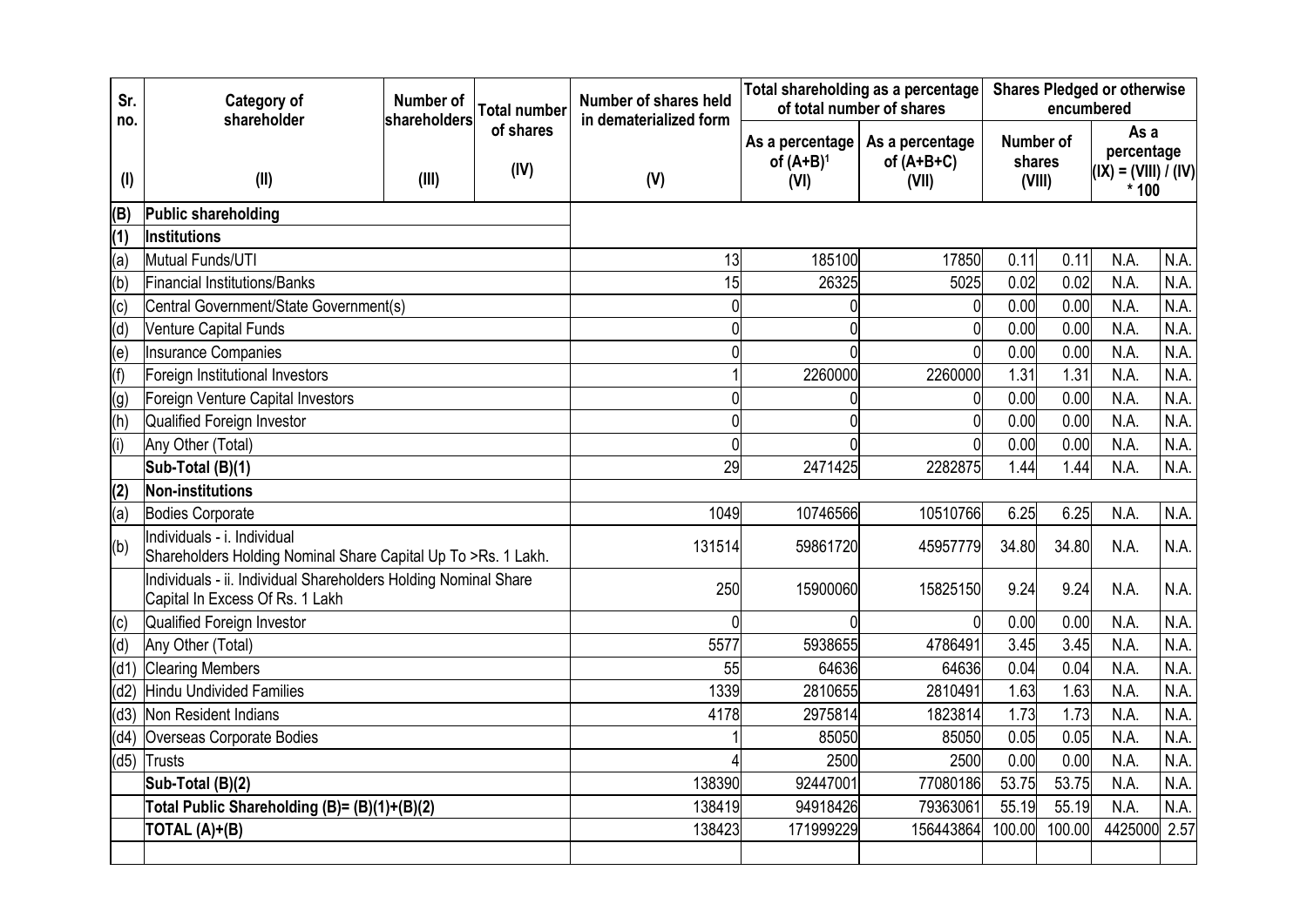| Sr.               |                                                                                                          | <b>Category of</b><br>shareholder  |          | <b>Number of</b>                                                                          |                   | <b>Total number</b>                     | Number of shares held<br>in dematerialized form |                                                                                                |                                                 | Total shareholding as a percentage<br>of total number of shares      |                                          |                                                        | <b>Shares Pledged or otherwise</b><br>encumbered                                     |      |                                                                                                                                             |         |                                |  |
|-------------------|----------------------------------------------------------------------------------------------------------|------------------------------------|----------|-------------------------------------------------------------------------------------------|-------------------|-----------------------------------------|-------------------------------------------------|------------------------------------------------------------------------------------------------|-------------------------------------------------|----------------------------------------------------------------------|------------------------------------------|--------------------------------------------------------|--------------------------------------------------------------------------------------|------|---------------------------------------------------------------------------------------------------------------------------------------------|---------|--------------------------------|--|
| no.<br>(1)        |                                                                                                          | (II)                               |          | shareholders<br>(III)                                                                     | of shares<br>(IV) |                                         | (V)                                             |                                                                                                | As a percentage<br>of $(A+B)^1$<br>(VI)         |                                                                      | As a percentage<br>of $(A+B+C)$<br>(VII) |                                                        | Number of<br>shares<br>(VIII)                                                        |      | As a<br>percentage<br>$ (IX) = (VIII) / (IV) $<br>$*100$                                                                                    |         |                                |  |
| (C)               | Shares held by Custodians and against which Depository Receipts<br>have been issued                      |                                    |          |                                                                                           |                   |                                         |                                                 |                                                                                                |                                                 |                                                                      |                                          | $\overline{0}$                                         | N.A.                                                                                 | 0.00 | N.A.<br>N.A.                                                                                                                                |         |                                |  |
| C <sub>1</sub>    | <b>Promoter and Promoter Group</b>                                                                       |                                    |          |                                                                                           |                   |                                         |                                                 |                                                                                                |                                                 |                                                                      |                                          |                                                        | 0                                                                                    | N.A. | 0.00                                                                                                                                        | N.A.    | N.A.                           |  |
| C <sub>2</sub>    | Public                                                                                                   |                                    |          |                                                                                           |                   |                                         |                                                 |                                                                                                |                                                 |                                                                      |                                          |                                                        | $\Omega$                                                                             | N.A. | 0.00                                                                                                                                        | N.A.    | N.A.                           |  |
|                   | GRAND TOTAL (A)+(B)+(C)                                                                                  |                                    |          |                                                                                           |                   |                                         |                                                 |                                                                                                | 138423                                          | 171999229                                                            |                                          |                                                        | 156443864                                                                            | N.A. | 100.00                                                                                                                                      | 4425000 | 2.57                           |  |
|                   | (I)(b) Statement showing Shareholding of persons belonging to the category "Promoter and Promoter Group" |                                    |          |                                                                                           |                   |                                         |                                                 |                                                                                                |                                                 |                                                                      |                                          |                                                        |                                                                                      |      |                                                                                                                                             |         |                                |  |
|                   |                                                                                                          |                                    |          | <b>Total Shares held</b>                                                                  |                   | encumbered                              |                                                 | Shares pledged or otherwise                                                                    | <b>Details of warrants</b>                      |                                                                      |                                          | <b>Details of convertible</b><br>securities            |                                                                                      |      |                                                                                                                                             |         | <b>Total shares (including</b> |  |
| Sr.<br>No.<br>(1) | Name of the<br>shareholder<br>(II)                                                                       | PAN of the<br>Shareholder<br>(III) | (IV)     | as a %<br>of grand<br>Number   total (A)   Number   percentage<br>$+ (B) +$<br>(C)<br>(V) | (VI)              | as a<br>$(VII) = (VI) /$<br>$(IV)^*100$ |                                                 | as a % of<br>grand<br>total<br>$(A) + (B)$<br>$+$ (C) of<br>sub-<br>clause<br>(I)(a)<br>(VIII) | <b>Number</b><br>of<br>warrants<br>held<br>(XI) | As a % total<br>number of<br>warrants of<br>the same<br>class<br>(X) |                                          | Number of<br>convertible<br>securities<br>held<br>(XI) | As a % total<br>number of<br>convertible<br>securities of the<br>same class<br>(XII) |      | underlying shares<br>assuming full<br>conversion of warrants<br>and convertible<br>securities) as a % of<br>diluted share capital<br>(XIII) |         |                                |  |
|                   | Tamil Nadu<br>Industrial<br>Development<br>Corporation Ltd                                               |                                    | 11212500 | 6.52                                                                                      | $\mathbf{0}$      | 0.00                                    |                                                 | 0.00                                                                                           | 0                                               | $\mathbf 0$                                                          |                                          | $\mathbf{0}$                                           | 0                                                                                    |      |                                                                                                                                             | 6.52    |                                |  |
| $\overline{2}$    | Southern<br>Petrochemical<br>Industries<br>Corporation<br>Limited                                        |                                    | 10000    | 0.01                                                                                      | $\theta$          | 0.00                                    |                                                 | 0.00                                                                                           | 0                                               | $\mathbf{0}$                                                         |                                          | $\Omega$                                               | 0                                                                                    |      |                                                                                                                                             | 0.01    |                                |  |
| 3                 | <b>SIDD Life</b><br>Sciences Private<br>Limited                                                          |                                    | 65846053 | 38.28                                                                                     | 4425000           | 6.72                                    |                                                 | 2.57                                                                                           | 0                                               | 0                                                                    |                                          | $\mathbf{0}$                                           | 0                                                                                    |      |                                                                                                                                             | 38.28   |                                |  |
|                   | 4 Muthiah AC                                                                                             |                                    | 12250    | 0.01                                                                                      | $\mathbf{0}$      | 0.00                                    |                                                 | 0.00                                                                                           | 0                                               | 0                                                                    |                                          | 0                                                      | 0                                                                                    |      |                                                                                                                                             | 0.01    |                                |  |
|                   | <b>TOTAL</b>                                                                                             |                                    | 77080803 | 44.81                                                                                     | 4425000           | 5.74                                    |                                                 | 2.57                                                                                           | 0                                               | 0.00                                                                 |                                          | $\mathbf 0$                                            | 0.00                                                                                 |      |                                                                                                                                             | 44.82   |                                |  |